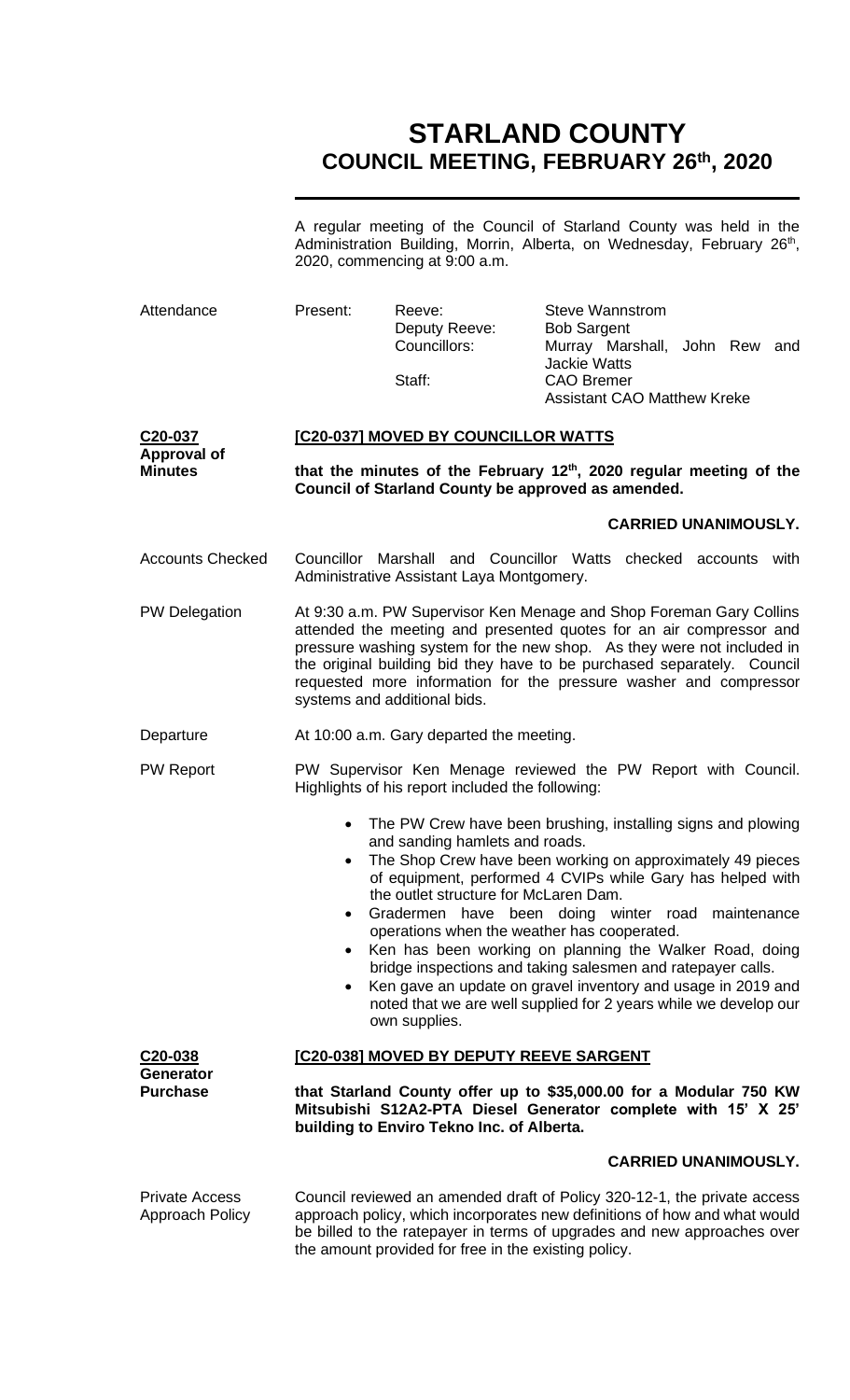| C20-039<br>Policy 320-12-1           | [C20-039] MOVED BY COUNCILLOR REW                                                                                                                                                                                                                                                                                                                                                                                                                                                                                                                                                                                                                                                                                                                                                                                                                                                                                                                                                                                                                                                                                                                                                                                                                                                                                                                                    |  |  |  |  |
|--------------------------------------|----------------------------------------------------------------------------------------------------------------------------------------------------------------------------------------------------------------------------------------------------------------------------------------------------------------------------------------------------------------------------------------------------------------------------------------------------------------------------------------------------------------------------------------------------------------------------------------------------------------------------------------------------------------------------------------------------------------------------------------------------------------------------------------------------------------------------------------------------------------------------------------------------------------------------------------------------------------------------------------------------------------------------------------------------------------------------------------------------------------------------------------------------------------------------------------------------------------------------------------------------------------------------------------------------------------------------------------------------------------------|--|--|--|--|
| <b>Amendment</b>                     | that Policy 320-12-1, the Private Access Approach Policy, be approved<br>as submitted by administration.                                                                                                                                                                                                                                                                                                                                                                                                                                                                                                                                                                                                                                                                                                                                                                                                                                                                                                                                                                                                                                                                                                                                                                                                                                                             |  |  |  |  |
|                                      | <b>CARRIED UNANIMOUSLY.</b>                                                                                                                                                                                                                                                                                                                                                                                                                                                                                                                                                                                                                                                                                                                                                                                                                                                                                                                                                                                                                                                                                                                                                                                                                                                                                                                                          |  |  |  |  |
| Departed                             | At 10:55 a.m. Ken departed from the meeting.                                                                                                                                                                                                                                                                                                                                                                                                                                                                                                                                                                                                                                                                                                                                                                                                                                                                                                                                                                                                                                                                                                                                                                                                                                                                                                                         |  |  |  |  |
| Craigmyle<br>Delegation              | At 11:00 a.m. Brent and Debi Olmstead of Craigmyle and Municipal<br>Services Manager Glen Riep attended the meeting. Brent and Debi have<br>an issue with a construction permitting processing taking place at a property<br>in Craigmyle. They feel that the property is not being constructed properly<br>and would like a stop work order to be enforced or the property be remedied.<br>Glen will be looking into timelines and remedies through legal counsel.                                                                                                                                                                                                                                                                                                                                                                                                                                                                                                                                                                                                                                                                                                                                                                                                                                                                                                  |  |  |  |  |
| Departure                            | At 11:45 a.m. Brent and Debi departed from the meeting.                                                                                                                                                                                                                                                                                                                                                                                                                                                                                                                                                                                                                                                                                                                                                                                                                                                                                                                                                                                                                                                                                                                                                                                                                                                                                                              |  |  |  |  |
| <b>MS Report</b>                     | Municipal Services Manager Glen Riep reviewed the MS report with<br>Council. Highlights include the following:                                                                                                                                                                                                                                                                                                                                                                                                                                                                                                                                                                                                                                                                                                                                                                                                                                                                                                                                                                                                                                                                                                                                                                                                                                                       |  |  |  |  |
|                                      | Glen and Danielle attended an information meeting in<br>$\bullet$<br>Drumheller facilitated by AENV in respect to the Lead Program<br>and those requirement, under the new regulations. Sites that are<br>found to exceed those MAC limits will fall into the investigation<br>category and will require substantially more work to determine<br>the cause for the contamination and remedial actions. Starland<br>will be providing some public notifications in regard to what the<br>program will involve and participation from water consumers.<br>The cost and time associated with this program is expected to<br>be substantial.<br>Dominique Primeau who is the Species Evaluation Technical<br>from AEP is in Starland and will be collecting oxygen samples<br>from the Michichi and McLaren Dams. We are planning to have<br>her attend a Council meeting once this is complete.<br>The joint meeting of the Emergency Management Agency<br>Committee met last week with Brian Boutin from AEM. He<br>reviewed our bylaws and our goals going forward. The training<br>in our area that needs the most attention is working towards<br>achieving compliance under the LEMR requirement for 2020.<br>We will be hosting a 2 day ICS 200 course in April as well as an<br>ICS 100 for those who missed the earlier training and for our fire<br>personnel. |  |  |  |  |
| C <sub>20</sub> -040<br><b>AWWOA</b> | [C20-040] MOVED BY COUNCILLOR WATTS                                                                                                                                                                                                                                                                                                                                                                                                                                                                                                                                                                                                                                                                                                                                                                                                                                                                                                                                                                                                                                                                                                                                                                                                                                                                                                                                  |  |  |  |  |
| <b>Conference</b>                    | that Manager of Municipal Services Glen Riep and Utilities Operator<br>Danielle Tremblay be authorized to attend the 2020 Alberta Water and<br>Wastewater Operators Association Conference in Banff from March<br>10 <sup>th</sup> to 13 <sup>th</sup> and registration and expenses be paid.                                                                                                                                                                                                                                                                                                                                                                                                                                                                                                                                                                                                                                                                                                                                                                                                                                                                                                                                                                                                                                                                        |  |  |  |  |
|                                      | <b>CARRIED UNANIMOUSLY.</b>                                                                                                                                                                                                                                                                                                                                                                                                                                                                                                                                                                                                                                                                                                                                                                                                                                                                                                                                                                                                                                                                                                                                                                                                                                                                                                                                          |  |  |  |  |
| Departure                            | Glen departed from the meeting at 12:25 p.m.                                                                                                                                                                                                                                                                                                                                                                                                                                                                                                                                                                                                                                                                                                                                                                                                                                                                                                                                                                                                                                                                                                                                                                                                                                                                                                                         |  |  |  |  |
| C20-041<br><b>Accounts</b>           | [C20-041] MOVED BY COUNCILLOR MARSHALL                                                                                                                                                                                                                                                                                                                                                                                                                                                                                                                                                                                                                                                                                                                                                                                                                                                                                                                                                                                                                                                                                                                                                                                                                                                                                                                               |  |  |  |  |
|                                      | that accounts (cheque no. 50379 to 50442 inclusive) totalling<br>\$656,479.48 be approved for payment.                                                                                                                                                                                                                                                                                                                                                                                                                                                                                                                                                                                                                                                                                                                                                                                                                                                                                                                                                                                                                                                                                                                                                                                                                                                               |  |  |  |  |

**CARRIED UNANIMOUSLY.**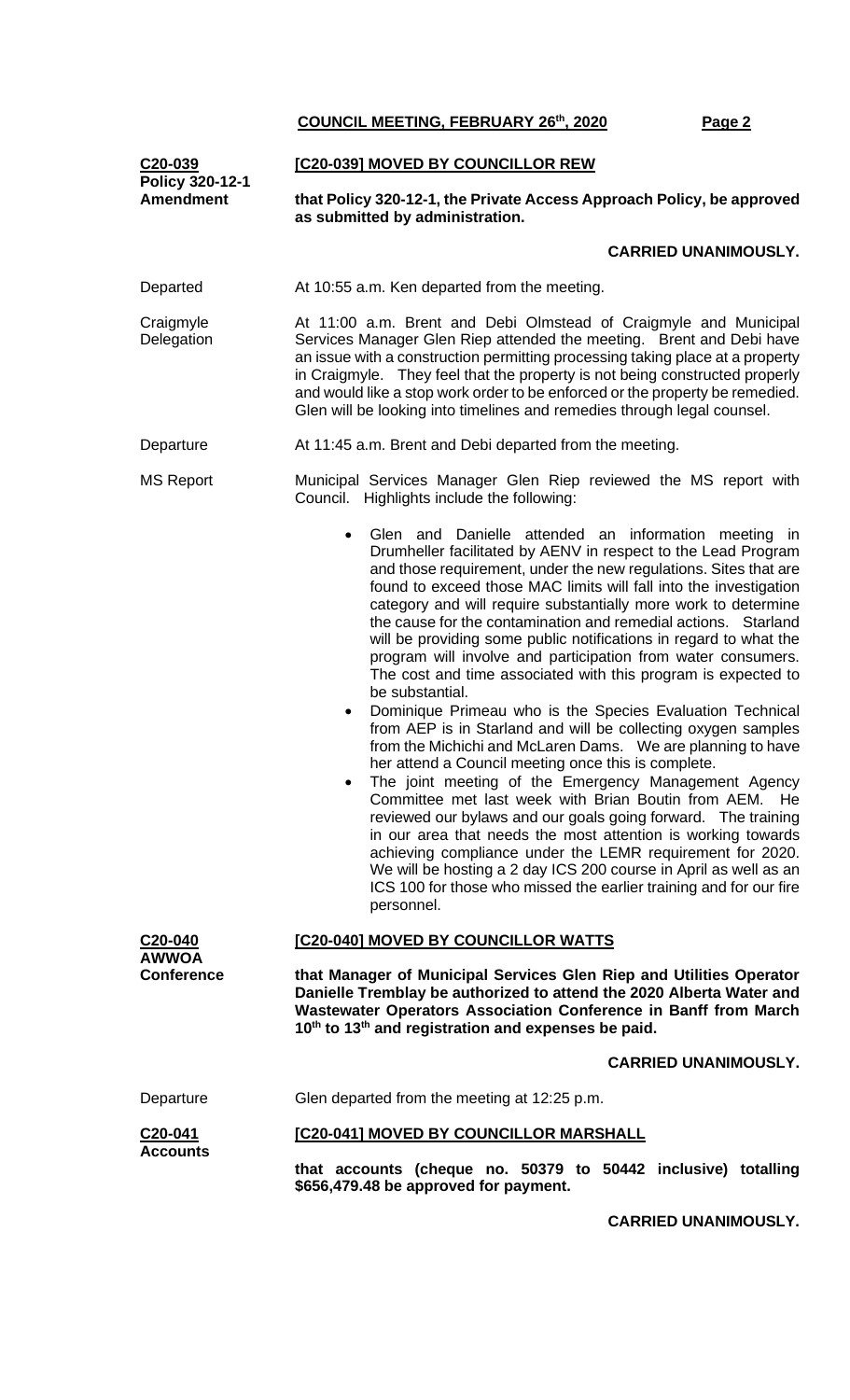| <b>CAO Report</b>                                        | Chief Administrative Officer Shirley Bremer reviewed the CAO Report with<br>Highlights of the report included the following:<br>Council.                                                                                                                                                                                                                                                                                                                                                                                                                                                                                                                                                                                                                                                                                                                                                                                                                                                                                                                                                                                                                                                                               |  |  |
|----------------------------------------------------------|------------------------------------------------------------------------------------------------------------------------------------------------------------------------------------------------------------------------------------------------------------------------------------------------------------------------------------------------------------------------------------------------------------------------------------------------------------------------------------------------------------------------------------------------------------------------------------------------------------------------------------------------------------------------------------------------------------------------------------------------------------------------------------------------------------------------------------------------------------------------------------------------------------------------------------------------------------------------------------------------------------------------------------------------------------------------------------------------------------------------------------------------------------------------------------------------------------------------|--|--|
|                                                          | • With the retirement of Deb Rawlusyk from the Administrative<br>Manager position for Big Country Gas on April 1 <sup>st</sup> we have had<br>some preliminary discussions with Dave Webster regarding the<br>position. Specifically there is the possibility of Starland County<br>contracting a portion of the administrative duties which fall on<br>that position. Currently it looks like they will be advertising the<br>position however there may be some opportunities for some<br>service overlap.<br>Our new subdivision in Craigmyle is now registered and we have<br>$\bullet$<br>five new double lots on the north-east corner of Craigmyle that<br>will be for sale in the future. Next steps include getting water<br>and power to the lots and setting a value.<br>Following a review from the Alberta Emergency Management<br>Association on the 13 <sup>th</sup> , we have a few tweaks to do to our<br>bylaws, which we will be presenting at the next meeting, and<br>different training sessions for both<br>several<br>emergency<br>management employees, councillors, firemen, the Director of<br>Emergency Management and the others who hold a position on<br>Starland's Disaster Committee. |  |  |
| <b>Building Change</b><br>Order                          | Assistant CAO Kreke reviewed with Council a copy of a change order from<br>Eagle Builders. The change order includes a revised number of hose reels<br>for the new shop as well as upgrades to the office cabinetry and extra tiling<br>work. The total of the new change order is \$51,829.41.                                                                                                                                                                                                                                                                                                                                                                                                                                                                                                                                                                                                                                                                                                                                                                                                                                                                                                                        |  |  |
| C <sub>20</sub> -042<br><b>Change Order</b>              | [C20-040] MOVED BY COUNCILLOR WATTS                                                                                                                                                                                                                                                                                                                                                                                                                                                                                                                                                                                                                                                                                                                                                                                                                                                                                                                                                                                                                                                                                                                                                                                    |  |  |
|                                                          | that Starland County approve a Change Order for Eagle Builders of<br>\$51,829.41 for the items listed.                                                                                                                                                                                                                                                                                                                                                                                                                                                                                                                                                                                                                                                                                                                                                                                                                                                                                                                                                                                                                                                                                                                 |  |  |
|                                                          | <b>CARRIED UNANIMOUSLY.</b>                                                                                                                                                                                                                                                                                                                                                                                                                                                                                                                                                                                                                                                                                                                                                                                                                                                                                                                                                                                                                                                                                                                                                                                            |  |  |
| Kneehill County<br><b>ICF</b>                            | Council was presented with a draft of Bylaw 1149, an Intermunicipal<br>Collaboration Framework between Starland County and Kneehill County.<br>The document outlines the desire for shared services where agreed while<br>also outlining the current areas of service responsibility between both<br>municipalities.                                                                                                                                                                                                                                                                                                                                                                                                                                                                                                                                                                                                                                                                                                                                                                                                                                                                                                   |  |  |
| C20-043<br><b>Bylaw 1149-</b>                            | [C20-043] MOVED BY COUNCILLOR WATTS                                                                                                                                                                                                                                                                                                                                                                                                                                                                                                                                                                                                                                                                                                                                                                                                                                                                                                                                                                                                                                                                                                                                                                                    |  |  |
| <b>Motion to</b><br><b>Establish</b>                     | that Bylaw 1149, for the purpose of enacting an Intermunicipal<br>Collaboration Framework between Kneehill and Starland County, be<br>established.                                                                                                                                                                                                                                                                                                                                                                                                                                                                                                                                                                                                                                                                                                                                                                                                                                                                                                                                                                                                                                                                     |  |  |
|                                                          | <b>CARRIED UNANIMOUSLY.</b>                                                                                                                                                                                                                                                                                                                                                                                                                                                                                                                                                                                                                                                                                                                                                                                                                                                                                                                                                                                                                                                                                                                                                                                            |  |  |
| C20-044<br><b>Bylaw 1149-</b><br>1 <sup>st</sup> Reading | [C20-044] MOVED BY COUNCILLOR REW                                                                                                                                                                                                                                                                                                                                                                                                                                                                                                                                                                                                                                                                                                                                                                                                                                                                                                                                                                                                                                                                                                                                                                                      |  |  |
|                                                          | that Bylaw 1149, for the purpose of enacting an Intermunicipal<br>Collaboration Framework between Kneehill and Starland County, be<br>given first reading.                                                                                                                                                                                                                                                                                                                                                                                                                                                                                                                                                                                                                                                                                                                                                                                                                                                                                                                                                                                                                                                             |  |  |
|                                                          | <b>CARRIED UNANIMOUSLY.</b>                                                                                                                                                                                                                                                                                                                                                                                                                                                                                                                                                                                                                                                                                                                                                                                                                                                                                                                                                                                                                                                                                                                                                                                            |  |  |
| C20-045<br><b>Bylaw 1149-</b><br>2 <sup>nd</sup> Reading | [C20-045] MOVED BY DEPUTY REEVE SARGENT                                                                                                                                                                                                                                                                                                                                                                                                                                                                                                                                                                                                                                                                                                                                                                                                                                                                                                                                                                                                                                                                                                                                                                                |  |  |
|                                                          | that Bylaw 1149, for the purpose of enacting an Intermunicipal<br>Collaboration Framework between Kneehill and Starland County, be<br>given second reading.                                                                                                                                                                                                                                                                                                                                                                                                                                                                                                                                                                                                                                                                                                                                                                                                                                                                                                                                                                                                                                                            |  |  |

**CARRIED UNANIMOUSLY.**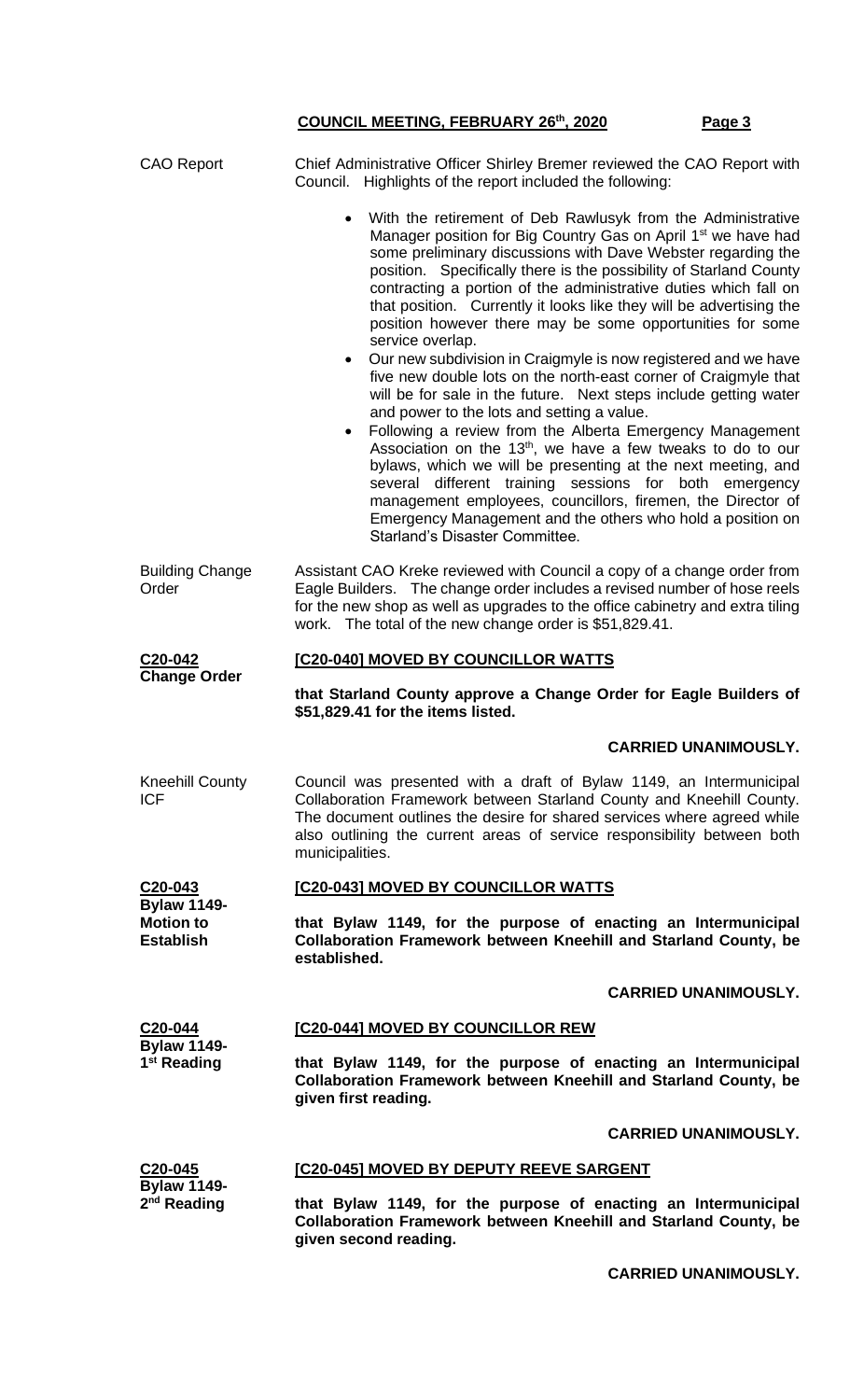| C <sub>20</sub> -046<br><b>Bylaw 1149-</b>                 | [C20-046] MOVED BY COUNCILLOR MARSHALL                                                                                                                                                                                                                                                                                                                                                                                                                        |  |  |
|------------------------------------------------------------|---------------------------------------------------------------------------------------------------------------------------------------------------------------------------------------------------------------------------------------------------------------------------------------------------------------------------------------------------------------------------------------------------------------------------------------------------------------|--|--|
| <b>Motion to Have</b><br>3rd Reading                       | that Bylaw 1149, for the purpose of enacting an Intermunicipal<br>Collaboration Framework between Kneehill and Starland County, be<br>presented for third reading at this meeting.                                                                                                                                                                                                                                                                            |  |  |
|                                                            | <b>CARRIED UNANIMOUSLY.</b>                                                                                                                                                                                                                                                                                                                                                                                                                                   |  |  |
| C20-047                                                    | [C20-047] MOVED BY REEVE WANNSTROM                                                                                                                                                                                                                                                                                                                                                                                                                            |  |  |
| <b>Bylaw 1149-</b><br>3rd and Final<br>Reading             | that Bylaw 1149, for the purpose of enacting an Intermunicipal<br>Collaboration Framework between Kneehill and Starland County, be<br>given third and final reading and finally passed.                                                                                                                                                                                                                                                                       |  |  |
|                                                            | <b>CARRIED UNANIMOUSLY.</b>                                                                                                                                                                                                                                                                                                                                                                                                                                   |  |  |
| Drumheller IDP                                             | Council was presented with a draft copy of Bylaw 1150, an Intermunciipal<br>Development Plan between Starland County and the Town of Drumheller.<br>The plan covers the border area between the two municipalities and<br>provides a guideline for development in those areas along with an<br>administrative and dispute resolution system. A public hearing will be<br>required before the Bylaw can be given 2 <sup>nd</sup> and 3 <sup>rd</sup> readings. |  |  |
| C20-048                                                    | [C20-048] MOVED BY COUNCILLOR WATTS                                                                                                                                                                                                                                                                                                                                                                                                                           |  |  |
| <b>Bylaw 1150-</b><br><b>Motion to</b><br><b>Establish</b> | that Bylaw 1150, for the purpose of enacting an Intermunicipal<br>Development Plan between Starland County and the Town of<br>Drumheller, be established.                                                                                                                                                                                                                                                                                                     |  |  |
|                                                            | <b>CARRIED UNANIMOUSLY.</b>                                                                                                                                                                                                                                                                                                                                                                                                                                   |  |  |
| C <sub>20</sub> -049                                       | [C20-049] MOVED BY COUNCILLOR REW                                                                                                                                                                                                                                                                                                                                                                                                                             |  |  |
| <b>Bylaw 1150-</b><br>1 <sup>st</sup> Reading              | that Bylaw 1150, for the purpose of enacting an Intermunicipal<br>Development Plan between Starland County and the Town of<br>Drumheller, be given first reading.                                                                                                                                                                                                                                                                                             |  |  |
|                                                            | <b>CARRIED UNANIMOUSLY.</b>                                                                                                                                                                                                                                                                                                                                                                                                                                   |  |  |
| C20-050                                                    | [C20-050] MOVED BY DEPUTY REEVE SARGENT                                                                                                                                                                                                                                                                                                                                                                                                                       |  |  |
| <b>Bylaw 1150-</b><br><b>Public Hearing</b>                | that a public hearing for Bylaw 1150 be set for March 11 <sup>th</sup> , 2020 at<br>2:00 p.m. in the Starland County council chambers.                                                                                                                                                                                                                                                                                                                        |  |  |
|                                                            | <b>CARRIED UNANIMOUSLY.</b>                                                                                                                                                                                                                                                                                                                                                                                                                                   |  |  |
| <b>Drumheller ICF</b>                                      | Council was given a list of points that Drumheller is looking to discuss in<br>terms of the provincially mandated Intermunicipal Collaboration Framework<br>negotiation process. Administration will be booking a meeting between the<br>Drumheller and Starland County Council Committee members in March to<br>discuss the matter further.                                                                                                                  |  |  |
| <b>Aura Power AUC</b><br>Amendment                         | Aura Power has submitted an amendment to its AUC application for its Fox<br>Coulee Solar Project indicating that it will be altering some of the inverters<br>and solar panels it uses on the project. The AUC is seeking written<br>submissions until March 2 <sup>nd</sup> .                                                                                                                                                                                |  |  |
| <b>Transtor Capital</b><br>Replacement                     | Tammy Nygaard of the Drumheller and District Solid Waste Management<br>Association has submitted a detailed cost schedule for the replacement of<br>Municipal Transtor Waste Bins. Municipalities have been given the option<br>of paying up front for replacement or moving to a 10 year payment plan<br>which would include 4 payments a year. Starland County's cost to replace<br>is \$62,863.55                                                          |  |  |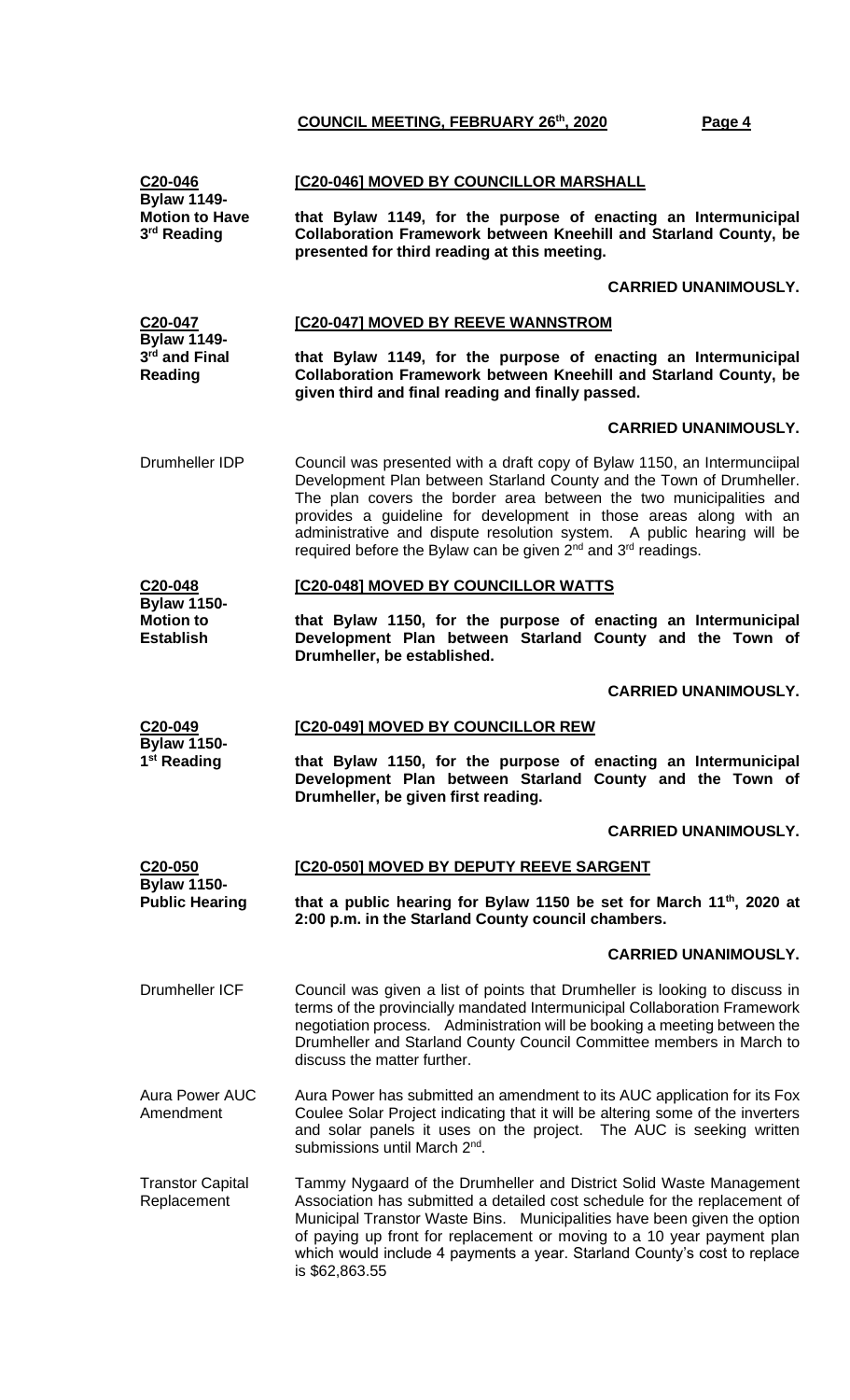| Joint Meeting                                         | Paintearth County is looking to set a date for a proposed joint meeting<br>between the Council's of Paintearth County, Starland County, Stettler<br>County and the Special Areas Board. Proposed dates are April 15th, 21st<br>and $22^{nd}$ .                                                        |                                                                                         |                                                                           |  |  |
|-------------------------------------------------------|-------------------------------------------------------------------------------------------------------------------------------------------------------------------------------------------------------------------------------------------------------------------------------------------------------|-----------------------------------------------------------------------------------------|---------------------------------------------------------------------------|--|--|
| Riskpro                                               | The RMA Riskpro 2020 Insurance Seminar is being held at several locations<br>around Alberta in the spring of 2020. The seminar provides advice and<br>tools for reducing municipal insurance premiums.                                                                                                |                                                                                         |                                                                           |  |  |
| C20-051                                               | [C20-051] MOVED BY COUNCILLOR MARSHALL                                                                                                                                                                                                                                                                |                                                                                         |                                                                           |  |  |
| <b>Riskpro Seminar</b><br><b>Attendance</b>           | that Finance Manager Judy Fazekas be authorized to attend a spring<br>2020 RMA Riskpro Insurance Seminar in Calgary and that registration<br>and expenses be paid.                                                                                                                                    |                                                                                         |                                                                           |  |  |
|                                                       |                                                                                                                                                                                                                                                                                                       |                                                                                         | <b>CARRIED UNANIMOUSLY.</b>                                               |  |  |
| <b>MALW</b>                                           | The Society of Local Government Managers will be holding their annual<br>Mountain Refresher Workshop from May 12 <sup>th</sup> to 15 <sup>th</sup> . The society is the<br>licensing body for municipal administrators in Alberta.                                                                    |                                                                                         |                                                                           |  |  |
| C <sub>20</sub> -052                                  | [C20-052] MOVED BY DEPUTY REEVE SARGENT<br>that staff Bremer and Kreke be authorized to attend the 2020 Society<br>of Local Government Managers Municipal Administration Leadership<br>Workshop in Kananaskis from May 12 <sup>th</sup> to 15 <sup>th</sup> and registration and<br>expenses be paid. |                                                                                         |                                                                           |  |  |
| <b>MALW</b><br><b>Conference</b><br><b>Attendance</b> |                                                                                                                                                                                                                                                                                                       |                                                                                         |                                                                           |  |  |
|                                                       |                                                                                                                                                                                                                                                                                                       |                                                                                         | <b>CARRIED UNANIMOUSLY.</b>                                               |  |  |
| Council<br>Committees                                 | All councillors present reported briefly on the committees to which they are<br>appointed.                                                                                                                                                                                                            |                                                                                         |                                                                           |  |  |
| Council                                               | <b>Council Communications:</b>                                                                                                                                                                                                                                                                        |                                                                                         |                                                                           |  |  |
| Communications                                        | i)<br>Marigold Library System re: Marigold Report<br>ii)<br><b>Rural Municipalities of Alberta</b><br><b>Contact Newsletter (2 Issues)</b><br>$\bullet$                                                                                                                                               |                                                                                         |                                                                           |  |  |
| Accounts                                              | Accounts - see prior motion.                                                                                                                                                                                                                                                                          |                                                                                         |                                                                           |  |  |
|                                                       | ACKLANDS-GRAINGER INC.<br>CIMA CANADA INC.<br>DIGITEX CANADA INC.<br>DIRECTDIAL.COM<br><b>KNEEHILL COUNTY</b><br><b>LAPP</b><br>MPE ENGINEERING LTD.                                                                                                                                                  | CK# 50379<br>CK# 50380<br>CK# 50381<br>CK# 50382<br>CK# 50383<br>CK# 50384<br>CK# 50385 | 444.03<br>1,725.15<br>1,022.07<br>306.60<br>231.30<br>22,641.95<br>746.55 |  |  |
|                                                       | <b>OASIS CARWASH &amp; CONVENIENCE</b><br>PETERSON AUTO BODY LTD.<br>RECEIVER GENERAL OF CANADA<br>T.L.C. VENTURES INC.<br>TELUS MOBILITY INC.<br>WESTVIEW CO-OPERATIVE ASSN LTD. CK# 50391                                                                                                           | CK# 50386<br>CK# 50387<br>CK# 50388<br>CK# 50389<br>CK# 50390                           | 27.78<br>313.83<br>46,784.49<br>2,798.25<br>1,225.29<br>378.80            |  |  |
|                                                       | <b>Sub-Total:</b>                                                                                                                                                                                                                                                                                     | \$                                                                                      | 78,646.09                                                                 |  |  |
|                                                       | <b>CERTIFIED LABORATORIES</b>                                                                                                                                                                                                                                                                         | CK# 50392                                                                               | 339.89                                                                    |  |  |
|                                                       | <b>Sub-Total:</b>                                                                                                                                                                                                                                                                                     |                                                                                         | \$<br>339.89                                                              |  |  |
|                                                       | <b>TAQA NORTH</b><br><b>VILLAGE OF MORRIN</b><br><b>WOLSELEY WATERWORKS</b>                                                                                                                                                                                                                           | CK# 50393<br>CK# 50394<br>CK# 50395                                                     | 21.00<br>2,550.00<br>234.30                                               |  |  |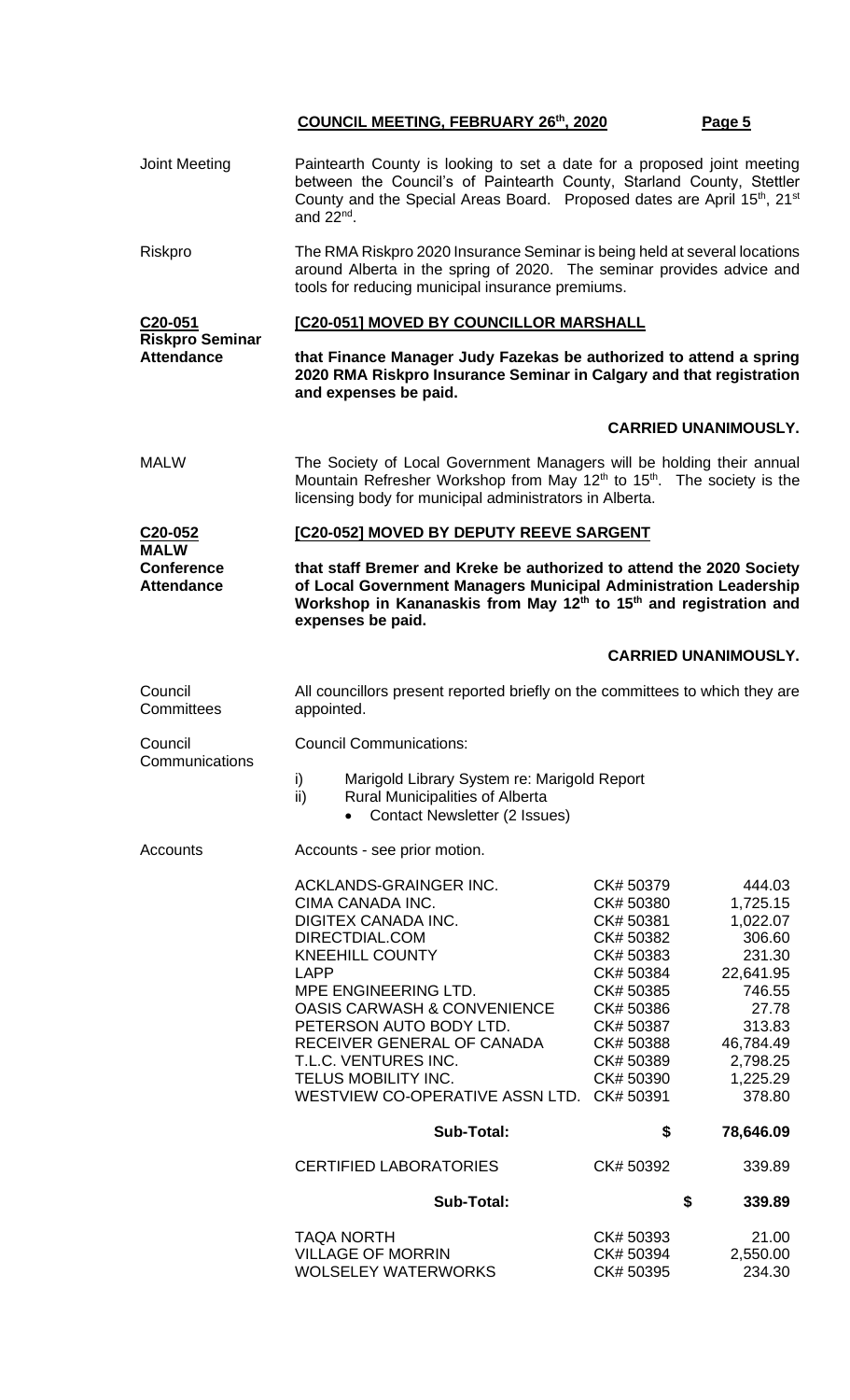| <b>Sub-Total:</b>                    | \$        | 2,805.30   |
|--------------------------------------|-----------|------------|
| A.H. GRADER SERVICE LTD.             | CK# 50396 | 8,725.50   |
| <b>ACKLANDS-GRAINGER INC.</b>        | CK# 50397 | 83.79      |
| ADAMS INDUSTRIAL SUPPLIES INC.       | CK# 50398 | 686.08     |
| AIR LIQUIDE CANADA INC.              | CK# 50399 | 395.15     |
| <b>ALBERTA DEFENSIVE TACTICS</b>     | CK# 50400 | 420.00     |
| ALBERTA FIRE CHIEF ASSOCIATION       | CK# 50401 | 189.00     |
| ALTAGAS UTILITIES INC.               | CK# 50402 | 3,661.38   |
| ATCO STRUCTURES & LOGISTICS LTD.     | CK# 50403 | 10,316.25  |
| <b>AUTO VALUE PARTS - DRUMHELLER</b> | CK# 50404 | 1,508.04   |
| BEARCOM CANADA CORP.                 | CK# 50405 | 3,819.71   |
| <b>BREMER, SHIRLEY J.</b>            | CK# 50406 | 223.25     |
| BURT, EDWIN L.                       | CK# 50407 | 150.00     |
| CERVUS AG EQUIPMENT LP               | CK# 50408 | 907.50     |
| DIRECTDIAL.COM                       | CK# 50409 | 2,000.67   |
| <b>DRUMHELLER CHRYSLER</b>           | CK# 50410 | 501.90     |
| DRUMHELLER SENIORS FOUNDATION        | CK# 50411 | 425,815.50 |
| DRUMHELLER EQUIPMENT SALES           | CK# 50412 | 43.73      |
| EAST CENTRAL GAS CO-OP LTD.          | CK# 50413 | 703.36     |
| <b>ENMAX</b>                         | CK# 50414 | 22,476.27  |
| FORT GARRY FIRE TRUCKS LTD.          | CK# 50415 | 4,087.47   |
| <b>FRESON BROS DRUMHELLER</b>        | CK# 50416 | 128.18     |
| <b>GARRY'S WELDING AND SUPPLIES</b>  | CK# 50417 | 124.48     |
| <b>GOVERNMENT FINANCE OFFICERS</b>   | CK# 50418 | 78.75      |
| <b>GREATWEST KENWORTH LTD.</b>       | CK# 50419 | 149.92     |
| HI-WAY 9 EXPRESS LTD.                | CK# 50420 | 351.55     |
| LINDEN AGRI-CENTER LTD.              | CK# 50421 | 141.75     |
| LN LAND DEVELOPMENT TECH             | CK# 50422 | 1,847.28   |
| <b>LAPP</b>                          | CK# 50423 | 22,641.95  |
| <b>LOOMIS EXPRESS</b>                | CK# 50424 | 65.87      |
| MARSHALL, MURRAY                     | CK# 50425 | 298.80     |
| <b>NETAGO</b>                        | CK# 50426 | 320.00     |
| PEOPLES, CHRISTOPHER G               | CK# 50427 | 634.00     |
| PIONEER RESEARCH CORPORATION         | CK# 50428 | 4,277.86   |
| RECEIVER GENERAL OF CANADA           | CK# 50429 | 48,900.74  |
| RIEP, GLEN                           | CK# 50430 | 1,007.27   |
| SHRED-IT INTERNATIONAL ULC           | CK# 50431 | 504.60     |
| <b>SNAP-ON TOOLS</b>                 | CK# 50432 | 1,302.00   |
| STANTEC CONSULTING LTD.              | CK# 50433 | 1,815.82   |
| STEWART, KIM                         | CK# 50434 | 80.00      |
| TELUS COMMUNICATIONS INC.            | CK# 50435 | 290.77     |
| <b>WANNSTROM, STEVE</b>              | CK# 50436 | 268.88     |
| <b>WARWICK PRINTING CO. LTD</b>      | CK# 50437 | 245.02     |
| <b>WATER PURE &amp; SIMPLE</b>       | CK# 50438 | 90.00      |
| <b>WATTS, JACKIE</b>                 | CK# 50439 | 286.93     |
| WESTVIEW CO-OPERATIVE ASSN LTD.      | CK# 50440 | 147.75     |
| <b>WOLF, TRACY</b>                   | CK# 50441 | 1,305.00   |
| <b>WOLSELEY WATERWORKS</b>           | CK# 50442 | 668.48     |
|                                      |           |            |

 **Sub-Total: \$ 574,688.20**

 **TOTAL: \$ 656,479.48**